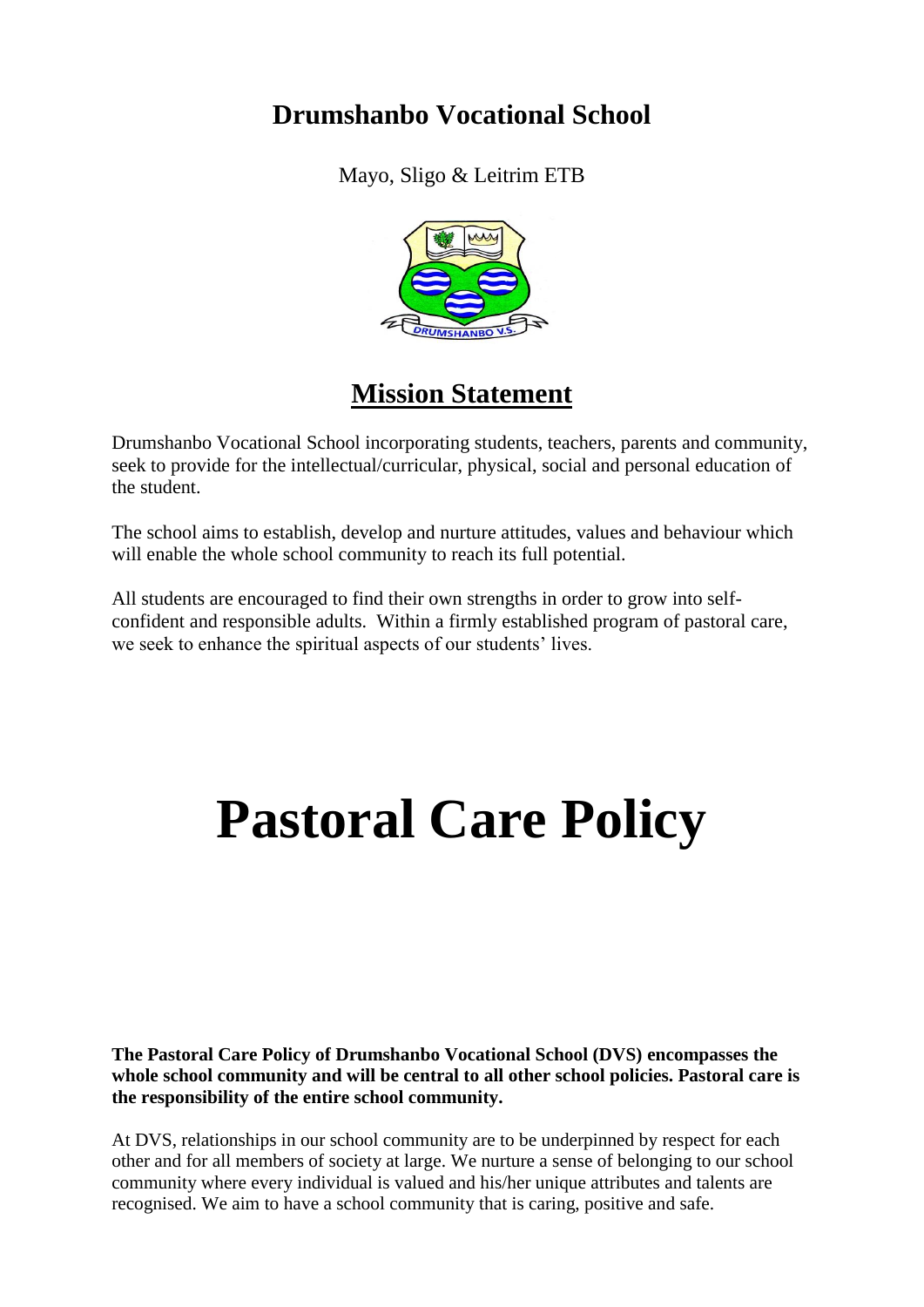#### **Relationship to Mission Statement/Rationale**

By the implementation of this policy, we will enact the Mission, Vision and Aims of Drumshanbo Vocational School. DVS is dedicated to the holistic development of students in a caring, safe environment where tolerance and respect are nurtured and valued.

#### **Pastoral Goals**

- That each member of the school community will have a sense of belonging, feel safe valued, listened to, cared for and be developed to his/her full potential
- That vulnerable students will be identified and supported appropriately
- That, in the implementation of all school policies, everybody will be treated with respect and fairness.

#### **Roles and Responsibilities**

#### **Principal & Deputy Principal**

The Principal and Deputy Principal will endeavour to ensure that our school is a caring community and a safe environment for all. The Principal and Deputy Principal will regularly attend meetings of the Pastoral Care and Student Support Team and will be key members of that team. The management makes time available to meet parents, students and staff. Principal and/or Deputy Principal attends Parent/Teacher meetings and school events such as the end of year school mass.

Management fully supports continuous professional development of staff, particularly when such courses will have a direct positive influence on student learning and/or promotes the good mental health of the teacher.

#### **All school staff**

**All** staff in the school will exercise due care and respect in their dealings with all members of the school community and visitors to the school. In particular, they will be aware of their responsibilities regarding Child Protection, Health and Safety and will keep informed of relevant policies and procedures in those areas. All staff will be exercise vigilance of bullying.

#### **Class Teacher**

Teachers conduct classes in an ordered and structured environment. The teacher fosters a relationship with the student that is based on mutual respect. The class teacher deals with any discipline issues that may arise using the agreed procedures of the school (See Code of Behaviour – Discipline Policy). The Class Teacher seeks help and advice when necessary.

#### **Religion Teachers**

Have a responsibility for the spiritual development of all students doing Religion and have an important role in the delivery of the RSE programme

#### **Students**

Relationships with each other and with school staff will be based on tolerance, respect and courtesy.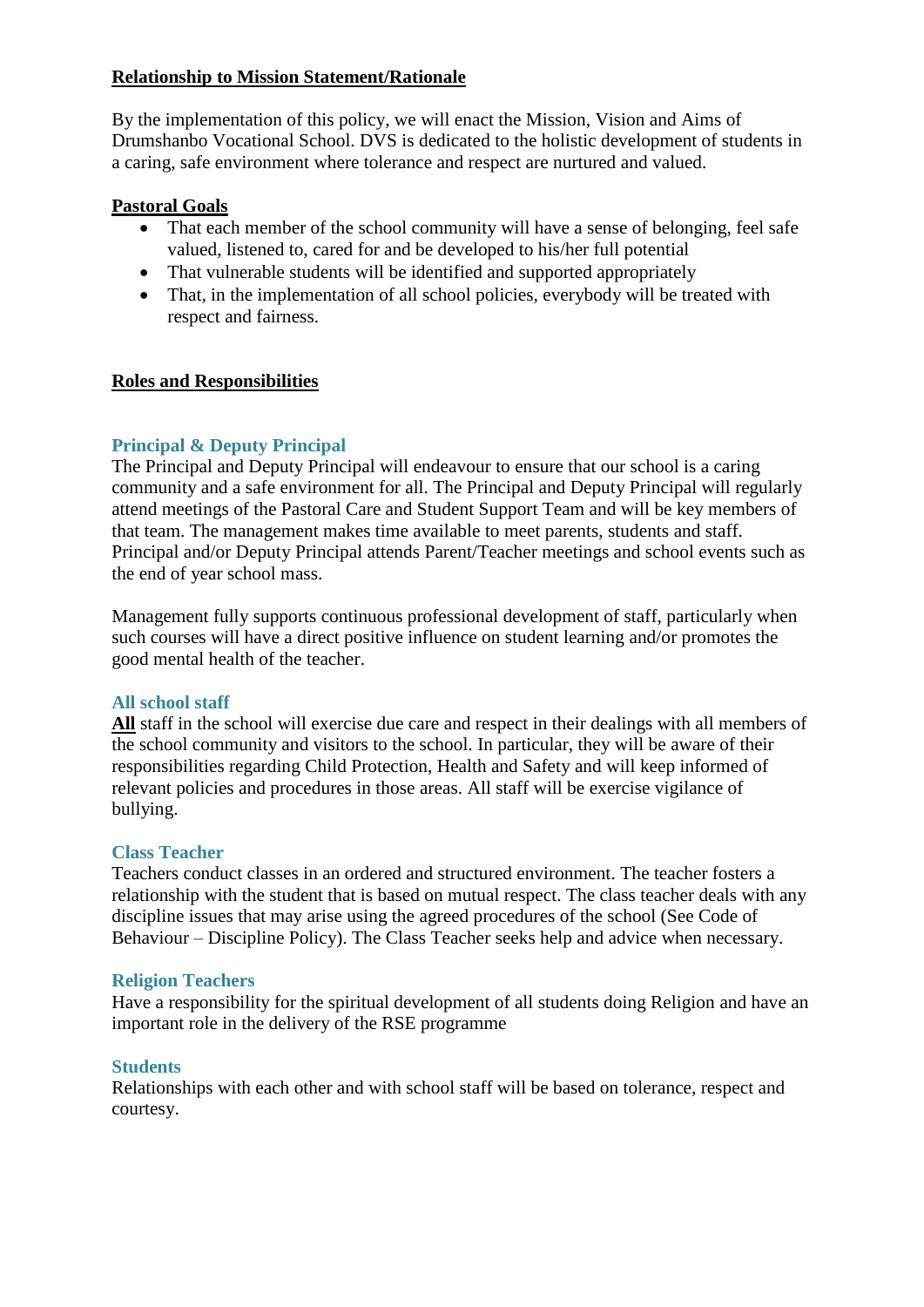#### **Pastoral Care and Student Support Team**

Pastoral Care Co-coordinator, Principal, Deputy Principal, Learning Support Coordinator, Guidance Counsellor, Year Heads, SPHE Coordinator, Attendance Officer & other members as may be co-opted from time to time. HSE Home School Liaison scheme officer joining the team for 2016/17.

#### **Role of the Pastoral Care and Student Support Team (also referred to as the Pastoral Care Team)**

The PCSST is the coordinating body for of the support services of the school to ensure that the school community is responding appropriately to the overall needs of each student and in particular to identify and respond to the needs of the vulnerable students and those students with particular challenges. The PCSST is there as a resource for the whole school community and develops strategies for the promotion of student and staff welfare and mental health. The PCSST has a key role in the prevention and investigation of alleged bullying among students (First to Fifth Year). The PCSST has a responsibility to draft and review this policy and the Critical Incident Policy in consultation with all stakeholders. It also has a responsibility to contribute to the review of other school policies to ensure that the pastoral care approach is central to those policies.

#### **Role of Pastoral Care Coordinator**

- To coordinate all the Pastoral Care elements within the school and to ensure that the PCSST is carrying out its' role in regard to this policy
- To liaise with the key personnel, parents and outside agencies, as appropriate to address the needs of vulnerable students
- To convene and chair meetings of Pastoral Care and Student Support Team and to keep minutes of those meetings
- To oversee the implementation of the Pastoral Care and Student Support Team's decisions.
- To work with Year Heads & Guidance Counsellor in the drawing up and implementation of the First Year Induction day
- To facilitate the review, from time to time, of the Pastoral Care Policy Document.
- Act as resource for Tutors, Year Heads and other teachers in relation to Pastoral Care matters
- To relay appropriate information to teachers and Special Needs Assistants
- To act as a link between PCSST and Year Heads and Tutors
- To keep the Principal informed of all Pastoral Care developments

#### **Role of Learning Support Co-coordinator**

- Access appropriate supports for all students to cater for their learning needs this involves liaising with all relevant agencies (eg: NEPS, HSE etc.)
- Liaise with the Guidance Counsellor in assisting students to apply for the Disability Access Route to further education (DARE)
- Apply for reasonable accommodations for students for State Exams
- To co-ordinate learning and EAL support for students
- To liaise with the SNAs
- To liaise with the primary schools and schools from which our students are transferring to get appropriate information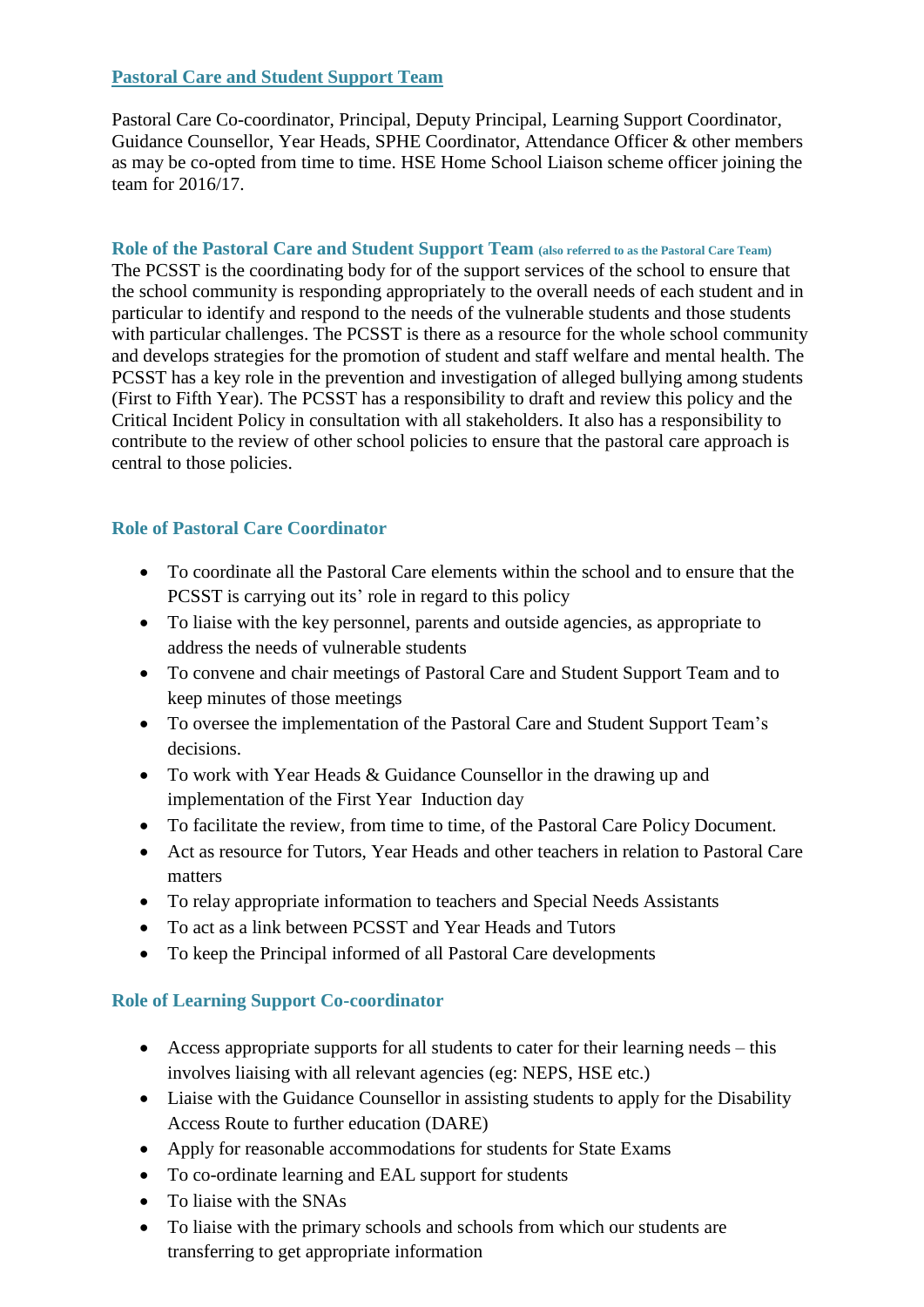- To foster respect for all of our learners and an appreciation of the different ways that people learn
- To liaise with and support the teachers and in particular the coordinator teacher in the ADH Unit
- To liaise with the Guidance Counsellor, Principal, teachers and student in decisions regarding an appropriate choice and provision of subjects/levels/courses for the student
- To notify the Principal when s/he becomes aware of any students that may be exempt from the study of Irish

# **Role of the Guidance Counsellor**

- Careers and educational guidance including advice on study skills
- Preparation of students for interview
- Provision (where required) and analysis of psychometric tests and aptitude tests
- To liaise with the principal in setting options on the timetable
- To liaise with the Learning Support Coordinator, Principal, teachers and student in decisions regarding an appropriate choice and provision of subjects/levels/courses for the student
- To provide appropriate information to parents and students
- To guide students in their applications to third level and further study
- To advise and meet students when the Leaving Cert results are released
- To work with Year Heads & Pastoral Care Coordinator in the drawing up and implementation of the First Year Induction day
- Counselling on emotional issues or referral if appropriate
- Liaison with other agencies (eg:NEPS and the HSE) as appropriate and staff for the promotion of good mental health

# **Role of the Year Head**

The primary role of the Year Head is a pastoral one and as such s/he is a member of the Pastoral Care and Student Support Team. S/He attends regular meetings with the PCSST where possible. S/he is available to students to advise and to refer them to somebody that can help. Year Heads work closely with Class Tutors, Dean of Discipline, School Attendance Officer, teachers, parents, students and the Pastoral Care Team in such areas as:

- Addressing the needs of vulnerable students
- Collaborate with the Class Tutor and others to promote a good atmosphere in the year group
- Implementing the Anti-bullying Policy
- Ensuring that all students in his/her year group comply with the school uniform policy
- Implementing the Code of Behaviour
- Induction of new students to the Year group
- Reporting on academic and other progress of pupils in the year group. This includes writing up Year Head comments section on reports to parents
- Absenteeism and punctuality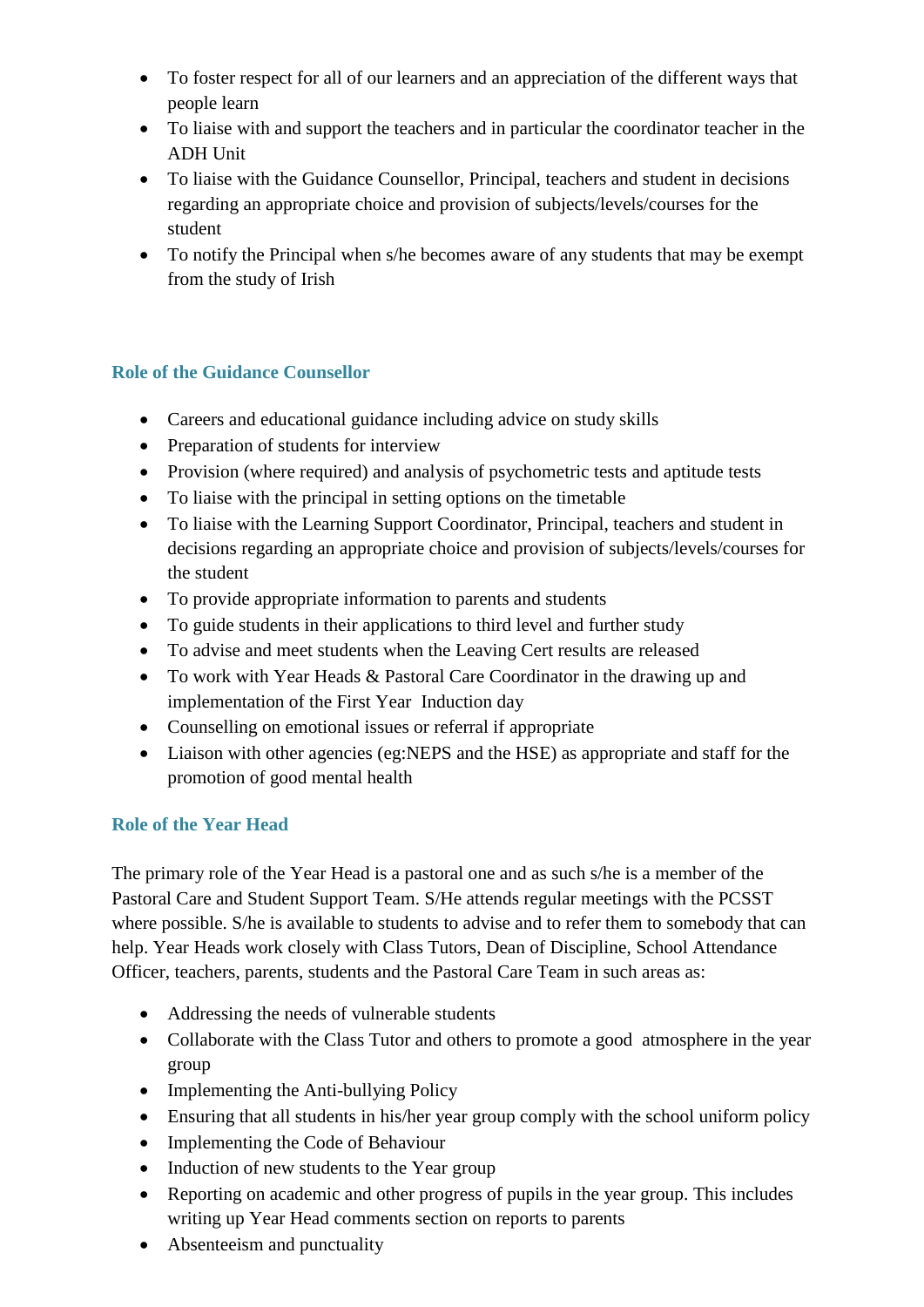- Liaison between the school and the home The Year Head will be the contact person for the parents for students in his/her year group
- Development of strategies to recognise and acknowledge excellence and effort

# **Role of the Class Tutor**

Each class has a Class Tutor. The Class tutor has an important pastoral role and very often this is a voluntary role. As part of this role, the Class Tutor will:

- Help to generate and encourage a good class spirit (This could include sending a card to a student in hospital, organising a class trip etc.)
- Encourage students to become involved in all aspects of school life
- Check and sign Student Journals during Assembly every week
- Assist the Year Head in communicating the Discipline Policy to the students and ensure that the Agreement to the Code of Behaviour has been signed in each Journal
- Assist the Year Head and Attendance Monitor in the implementation of the Attendance Policy (i.e. collect and file absence notes etc.)
- Liaise with the Year Head on any concerns that they may have regarding students in their class grouping and be vigilant of bullying behaviour
- Relay appropriate information to his/her Tutor Class

# **Role of the SPHE Coordinator**

The co-ordinator of Social, Personal and Health Education undertakes responsibility for delivery of the programme and implementation of SPHE & RSE school policies in agreement with the Principal. S/he facilitates regular planning and evaluation meetings of SPHE teachers. The SPHE co-ordinator endeavours to promote good physical and mental health. S/he uses a variety of means to do this, including:

- Organising guest speakers with expertise in relevant areas to address the students and/or parents.
- S/he arranges evening meetings/workshops for parents on areas of concern.
- S/he facilitates and encourages students and colleagues to participate in national and local initiatives to promote good health (eg; Mental Health Debating, anti-smoking campaign, active schools etc..)
- S/he has an important role in the development and implementation of school policies on smoking, substance misuse and anti-bullying
- S/he liaises with other teachers and meets regularly with the Pastoral Care Coordinator. S/he is a member of the Pastoral Care Team
- She avails of any SPHE support services provided by the DES and keeps relevant staff and Principal informed of developments in the area
- Liaises with the HSE in their vaccination programme and in the case of incidents of notifiable diseases
- Liaises discretely with the home where there are incidents of head lice or contagious conditions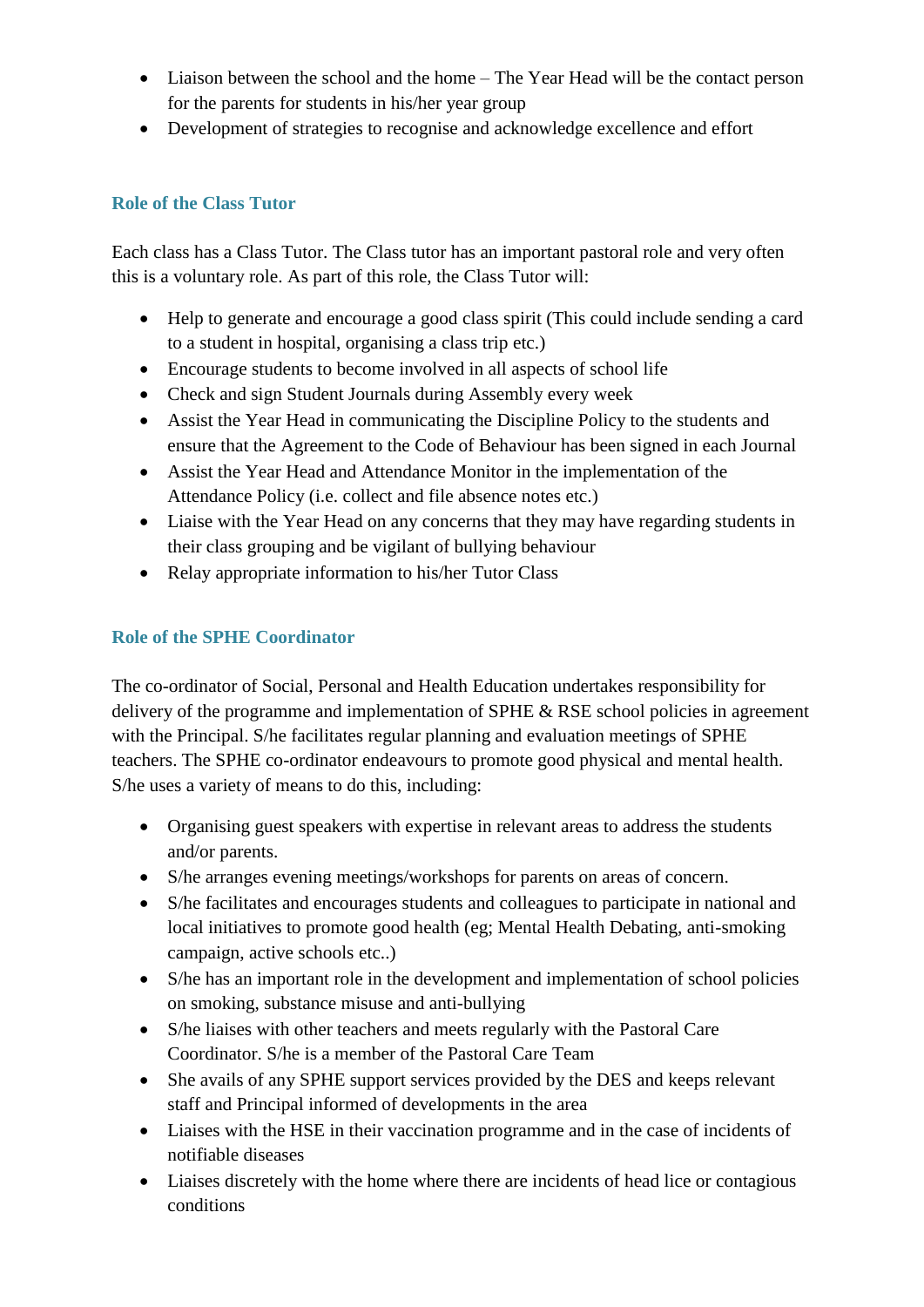#### **Role of the Attendance Officer**

- To oversee the implementation of the Attendance & Participation Policy  $*$
- To report to TUSLA as required (information re absences provided by Year Heads)
- To liaise with the principal and parents regarding notification of concerns to TUSLA where absences may be 20 days or more
- To follow up on and deal appropriately with incidents of truancy, unexplained and long term absences
- To consult with relevant Year Head, parents and the Pastoral Care Team, regarding students who are displaying at risk behaviours with regard to attendance and punctuality
- To develop positive strategies for encouraging full attendance and participation
- The Attendance Officer will be a member of the Pastoral Care and Student Support Team

\* *This also involves checking regularly that attendance and punctuality is recorded accurately and consistently and that students are being signed out in accordance with school policy. To this end the attendance officer will ensure that the Late Book and Signing Out Book are in place and being used appropriately.*

#### **Pastoral Care Programmes & other Policies**

The following programmes & policies in particular will contribute in a positive way to the pastoral care plan of the school:

Anti-bullying Policy Child Protection Policy Critical Incident Policy RSE Policy SPHE Plan Managing chronic Health Conditions Policy Code of Behaviour Health & Safety Policy Homework Policy Supervised Evening Study Programme Mentoring Programme Lunch time activities club Extra-curricular activities programme Induction Programme for First Years School Masses End of Year Awards Ceremony